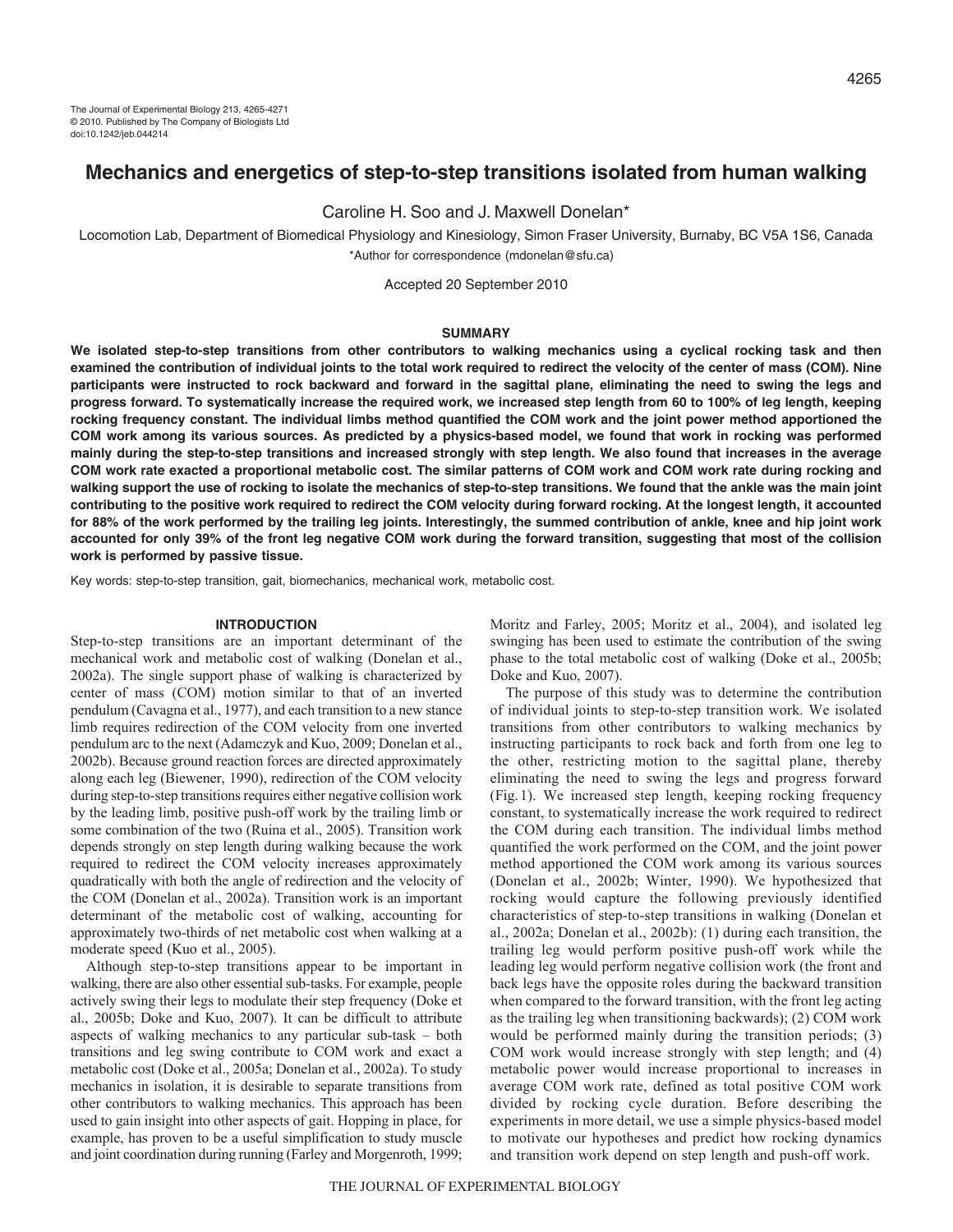## **MATERIALS AND METHODS Model**

This rocking model consists of a point mass, located at the pelvis, and massless rigid legs of length *L* with point feet (Fig.1). When one leg is in contact with the ground, the other leg does not swing but instead remains fixed to the stance leg. The system behaves as a conservative inverted pendulum during these single-support phases. During the transition between single-support phases, the COM velocity is redirected from one leg's pendular trajectory to the next using an impulsive push-off force acting along the trailing leg followed immediately by an impulsive dissipative collision force acting along the leading leg. A full rocking cycle consists of forward and backward half-cycles, defined by the direction of the COM velocity. Transitions between inverted pendulum phases occur in the middle of each half cycle, with the front leg leading during the forward transition and the back leg leading during the backward transition. The step length – the linear distance between the feet – is determined by the angle between the legs.

Rocking dynamics depend upon the relative contributions of forward and backward push-off work. Although the COM velocity has to be redirected during each transition, this can be accomplished by negative collision work by the leading leg, positive push-off work by the trailing leg or some combination of the two. Steady-state rocking requires that no net work is performed over a full rocking cycle; if the forward transition redirects the COM velocity with more positive push-off work than negative collision work, the subsequent backward transition must have more negative collision work than positive push-off work. We varied the work ratio  $n -$  the magnitude of backward push-off work relative to forward push-off work – to

understand how the coordination of the COM velocity redirection affects rocking dynamics. We varied *n* between 0 and 1 by making the backward transition push-off impulse a fraction of the forward transition push-off impulse. The COM velocity after each transition determines the duration of the subsequent inverted pendulum phase. Whenever forward push-off exceeded backward push-off (*n<*1), the inverted pendulum moved faster after the forward transition when compared with the backward transition (Fig.2A). To keep the duration of forward and backward half-cycles equal, we actuated the inverted pendulum phase of the front leg using a simple linear spring with stiffness *k* (right side of Fig.1A) with rest length set at  $\theta$ =0. There are many other ways to actuate the rocking motion and the specific predictions can depend upon the method. Our chosen actuation method appeared to simulate well the mechanism employed by our subjects to keep half-cycle durations equal (*cf*. Discussion). We simulated rocking cycles at different step lengths,  $l$  (0.6–1.0*L*), and work ratios (0–1), adjusting  $k$  and the initial conditions to find steady-state cycles with equal half-cycle durations.

Underlying our four experimental hypotheses are three robust predictions that arose from analysis of this rocking model. The first prediction is that both forward and backward transitions will employ trailing leg push-off work and leading leg collision work to redirect the COM velocity. Although rocking could be powered with pushoff work during only one transition  $(n=0)$ , this results in a fivefold increase in the total positive work required to rock (Fig.2D). This large penalty is due to: (1) the large increase in the positive pushoff work required by the trailing limb to redirect the COM velocity when the redirection is not assisted by negative work by the leading limb (Ruina et al., 2005), which is only partially compensated by



Fig. 1. (A) A physics-based model of sagittal plane rocking consisting of massless rigid legs of length L fixed rigidly to a point-mass pelvis. During singlesupport phases, the system behaves as an inverted pendulum with one degree of freedom,  $\theta$ . During the transition between single-support phases, the COM velocity is redirected from the pre-transition velocity,  $v_{\text{pre}}$ , to the post-transition velocity,  $v_{\text{post}}$ , using an impulsive push-off force acting along the trailing leg followed immediately by an impulsive collision force acting along the leading leg. A full rocking cycle consists of forward and backward half-cycles, defined by the direction of the COM velocity. Transitions between inverted pendulum phases occur in the middle of each half cycle, with the front leg leading during the forward transition and the back leg leading during the backward transition. The step length, I, is determined by the angle between the legs. To keep the duration of forward and backward half-cycles equal, the front leg is actuated using a simple linear spring, k. (B) Example steady-state rocking mechanics for three different step lengths, all at a work ratio of 0.5. (C)Example model hodographs illustrating the COM velocity changes during the same rocking cycles presented in B. Note how the COM velocity changes from upward to downward during the pendulum phase, and then from downward to upward, owing to push-off and collision forces, during the step-to-step transition. Axes for time and angular, vertical and horizontal velocity are in dimensionless units.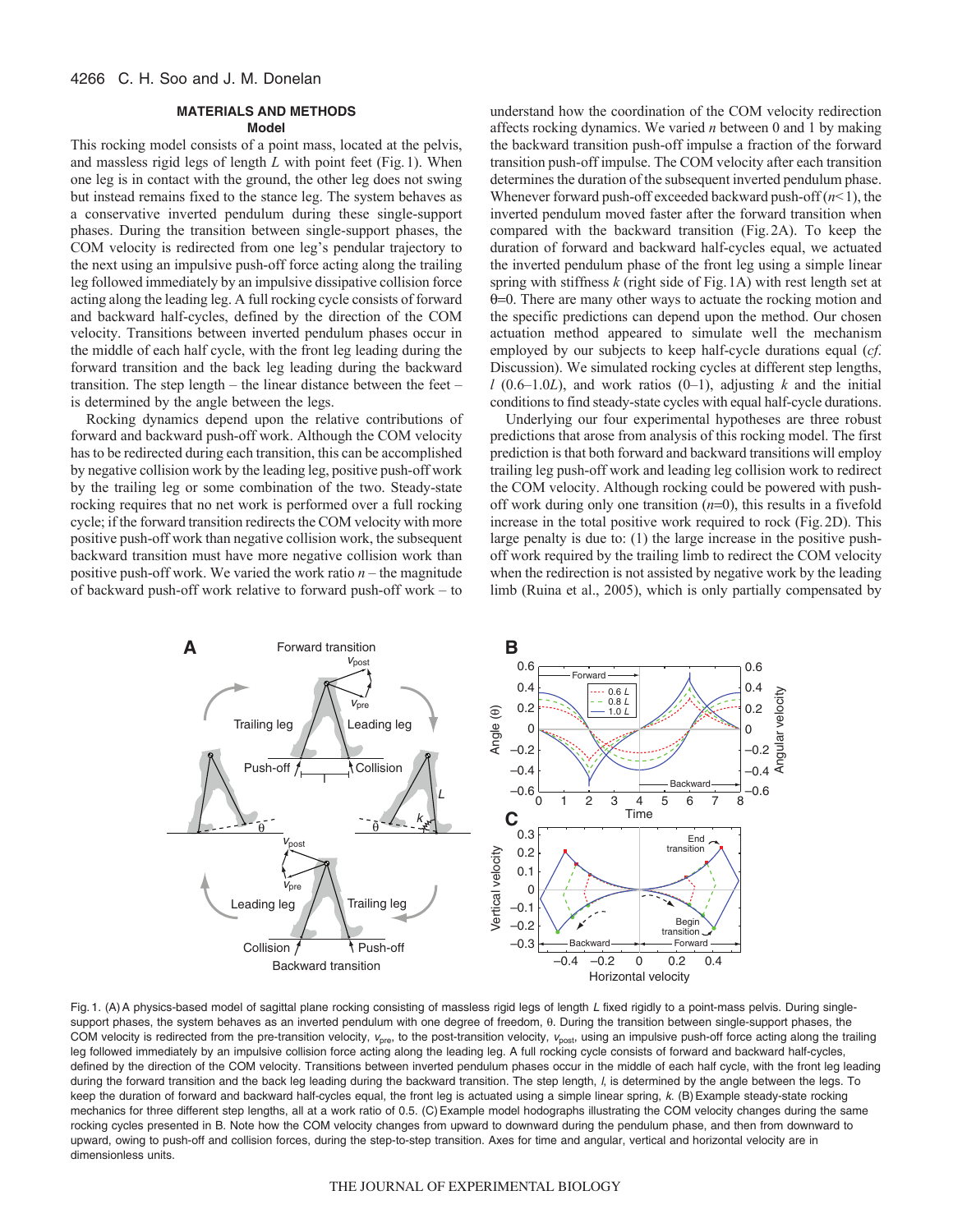a reduction in the positive work required during the subsequent transition; (2) the backward pre-transition velocity increasing with a reduction in work ratio (Fig.2A) requiring more work to complete the COM velocity redirection; and (3) the front leg actuation by the spring, required during single-support phases when the work ratio is less than unity, contributing to the total positive work required to rock. The second prediction is that the majority of COM work will be performed during the transition, a pattern that is insensitive to work ratio and its dependence on step length (Fig.2C). Finally, the third prediction is that average COM work rate will increase with step length (Fig.2D). This is valid even if work ratio were to change with step length as long as work ratio consistently decreased or increased with length. Our final experimental hypothesis, that metabolic power would increase proportional to increases in average COM work rate, follows from the predicted increase in COM work with length and an assumption of constant muscle efficiency (Donelan et al., 2002a).

### **Experimental procedures**

We determined the COM work, joint work and metabolic costs of rocking as a function of step length in nine healthy participants (eight males and one female; age= $28.7\pm3.7$  years, mass= $75.1\pm10.0$  kg,  $L=0.92\pm0.04$  m, mean  $\pm$  s.d.). Participants rocked at five different step lengths (0.6–1.0*L*), enforced by asking participants to contact two appropriately spaced markers using the heel of their front foot and toe of their back foot. Although rocking removed the need to swing the legs, thereby eliminating its contribution to COM and joint work, there was certainly a metabolic cost associated with supporting



Fig. 2. Modelling results. (A)At longer step lengths, the inverted pendulum phase sweeps through a larger angular displacement, causing the pretransition COM velocity to increase with length. Although forward pretransition velocity has a linear dependence on length for all work ratios (solid line), backward pre-transition velocity increases more strongly with length as work ratio decreases. (B) The increase in pre-transition velocity, combined with the effect of step length on the angle through which the COM velocity has to be redirected, causes the sum of the forward and backward push-off work to increase strongly with length. (C)Although the actuation of the front leg contributes to COM work when  $n<1$ , the relative contribution of positive COM work performed by the spring to that performed during push-off is relatively small at all work ratios and nearly constant across step length. (D) Consequently, the dependence of average COM work rate on step length is determined mainly by total push-off work at all work ratios. All axes are in dimensionless units.

the leg that was off the ground during the single-support phase. We randomized the step length order and had participants switch front legs after each trial. We enforced a constant dimensionless rocking frequency of  $0.50$  (25 cycles min<sup>-1</sup>, on average) by asking participants to match both their front and back foot ground contacts to a metronome beat. This frequency produced large amplitude rocks without requiring the participants to be stationary during singlesupport phases. *Post hoc* analyses demonstrated that participants rocked at the desired step lengths and frequencies and that rocking half-cycles were of equal duration. Participants were instructed to keep their hands on their hips and restrict their motion to the sagittal plane. We familiarized the participants with the rocking task on the day prior to testing. Simon Fraser University's Office of Research Ethics approved the protocol and participants gave their written informed consent prior to experimentation.

We measured the ground reaction forces, joint kinematics and metabolic cost during each rocking trial. Force plates (Bertec Corporation, Columbus, OH, USA) measured the individual limb ground reaction forces and moments at 960Hz and these signals were then low-pass filtered (fourth order, zero-lag, 25Hz cut-off, Butterworth filter). An eight-camera motion capture system (Vicon Motion Systems, Los Angeles, CA, USA) recorded the kinematics of reflective markers placed bilaterally on the fifth metatarsal of the feet, the lateral malleoli, the lateral epicondyles of the knees, the greater trochanters and the sacrum. Marker data were captured at 120 Hz and then low-pass filtered (fourth order, zero-lag, 6 Hz cut-off, Butterworth filter). We measured oxygen consumption and carbon dioxide production (Vmax Encore, SensorMedics Corp., Yorba Linda, CA, USA) to estimate metabolic power (Brockway, 1987; Donelan et al., 2002a). To ensure that participants reached steady state within each 6-min trial, we analyzed respiratory gases over the final 3min and ground reaction forces and kinematic data over the final 1min. Prior to beginning the rocking trials, we determined each participant's resting metabolic cost during standing and subtracted this cost from all other metabolic measurements.

## **Data analyses**

We calculated the work performed on the COM using the individual limbs method (Donelan et al., 2002b). Briefly, the rate of work performed on the COM by each leg is defined as the dot product of the individual limb ground reaction force and the COM velocity. To determine COM velocity, we first calculated the acceleration of the COM from the vector sum of ground reaction and gravitational forces and then integrated this acceleration with respect to time. On average, there is zero COM displacement during rocking; we determined the integration constants by forcing the average COM velocity to zero for each rocking cycle. We used inverse dynamics and standard anthropometric tables to determine the ankle, knee and hip joint powers from the measured ground reaction forces and joint kinematics (i.e. joint power method) (de Leva, 1996; Winter, 1990). Because rocking motion occurs primarily in the sagittal plane, we restricted our inverse dynamics analysis to this plane. We defined each rocking cycle as beginning when the COM reversed direction from moving backward to moving forward, and averaged the COM velocity, COM work rate and joint powers across rocking cycles within each trial. After Adamczyk et al., we defined the forward and backward transitions as beginning when the vertical COM velocity reached a minimum and started to be redirected upwards (Fig.3A) (Adamczyk et al., 2009). The endings of the transitions were defined as occurring when the vertical COM velocity reached its maximum, indicating that the velocity redirection was completed.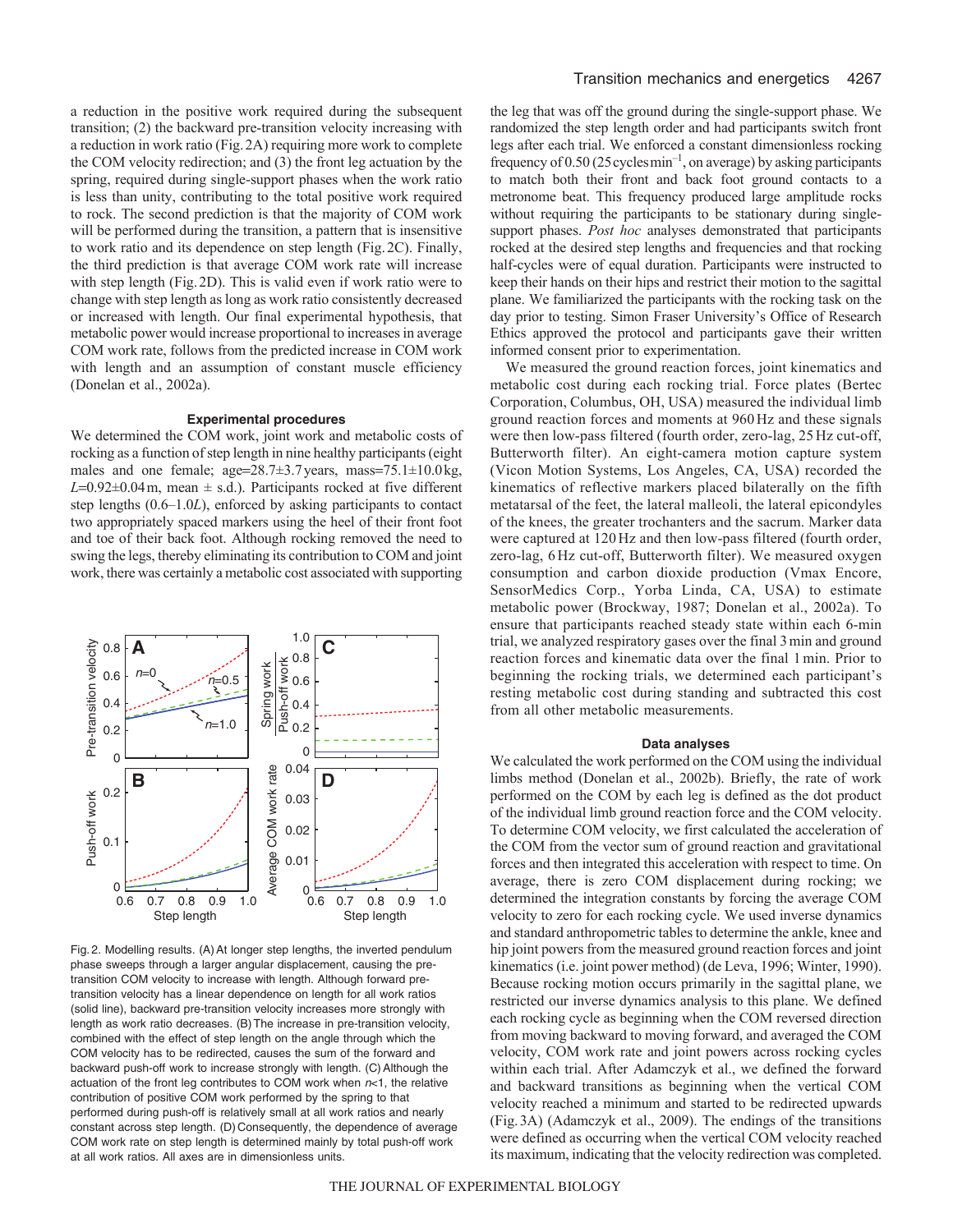

Fig. 3. (A) Rocking COM hodographs illustrate the sagittal plane COM velocity components. The forward and backward transitions began when the vertical COM velocity reached a minimum and it started to be redirected upwards (green circles). The transitions ended when the vertical COM velocity reached its maximum, indicating that the velocity redirection was completed (red squares). (B) Rocking COM work rate. During the forward rocking transition, the front leg performed mainly negative COM work whereas the back leg performed mainly positive work. The role of the front and back legs switched during backward rocking. The data presented in A and B are the means across all participants  $(N=9)$  at the shortest, intermediate and longest rocking lengths. (C) Walking COM work rate. Comparing B with C illustrates that the patterns of COM work rate performed during walking and rocking are similar, especially during the push-off and collision phases. In walking, one stride is comprised of left and right steps, whereas one rocking cycle is comprised of a forward and a backward half-cycle. The walking COM work rate was adapted from Donelan et al. (Donelan et al., 2002b). Where appropriate, the left and bottom axes are in SI units and the right and top axes are in dimensionless units.

The various measures of work were calculated from cumulative time-integrals of the COM work rate or individual joint powers, restricting the integrations to appropriate phases of the rocking cycle (e.g. forward transition). We defined the average COM work rate as total positive COM work divided by rocking cycle duration.

Where appropriate, statistical comparisons were performed using paired *t*-tests and repeated-measures ANOVA, with a level of significance of *P*<0.05. We used regression to determine the dependence of COM work rate and metabolic power on step length, and their dependence on each other, with  $r^2$  and 95% confidence intervals indicating the degree and significance of fit. To account for inter-participant variability, we computed the offset in each relationship separately for each participant and then averaged the offsets across participants (Donelan et al., 2002a). To account for differences in body size, we analyzed all variables in dimensionless form using base units of participant mass, *M*, gravitational acceleration, *g*, and leg length, *L* (Adamczyk and Kuo, 2009; Donelan et al., 2002a). We used mean mass and leg length to redimensionalize variables and report results in SI units. All analyses were performed using MATLAB (MathWorks, Natick, MA, USA).

#### **RESULTS**

COM work was performed mainly during the step-to-step transitions and increased strongly with step length (Figs3, 4). During forward rocking, back leg positive COM work (push-off work) increased by 140% from 12±5J (mean ± s.d.) at 0.6*L* to 28±8J at 1.0*L*  $(P=1.3E-14, N=9)$ . The magnitude of front leg negative COM work (collision work) also increased strongly from  $-4\pm 4$  to  $-16\pm 8$  J, a 287% increase  $(P=1.3E-14, N=9)$ . We observed similar patterns during backwards rocking; front leg push-off work increased by 186% from 6±5J at 0.6*L* to 16±8J at 1.0*L* (*P*=3.9E–11, *N*=9) and back leg collision work increased by 120% from  $-12\pm 4$  to  $-26\pm 6$  J  $(P=7.6E-12, N=9)$ . The mean work ratio – the relative magnitude of backward push-off work to forward push-off work – was  $0.55\pm0.46$  and was independent of step length ( $P=0.57$ ). Most of the COM work during rocking was performed during transitions; participants spent only 25±2% of the rocking cycle inside of transitions but performed 66±9% of the COM work during this time (Fig.3B, Fig. 4).

The ankle was the main joint contributing to the work required to redirect the COM velocity during forward rocking (Figs4, 5). During the forward transition push-off phase, the back ankle positive work equalled or exceeded the back leg positive COM work. At 0.6*L*, for example, the 11±2J of back ankle work was not significantly different than the 12±4J of back leg COM work  $(P=0.65)$ . At 1.0*L*, the back ankle performed 33 $\pm$ 5 J of positive work, 19% greater than the  $27\pm6$ J of back leg COM work ( $P=3.6E-3$ ,  $N=9$ ). The knee and hip joints made small contributions to pushoff relative to the ankle joint, accounting for a mean of 10 and 2% of the back leg positive COM work, respectively. During the forward transition collision phase, joint work could not explain the negative COM work performed by the front leg. The summed contribution of ankle, knee and hip joint work was only 39% of the front leg COM negative work at  $1.0L (P=8.3E-5, N=9)$ , suggesting that more than half of the collision work was performed by sources other than these leg joints. Of the joints, the knee made the greatest contributions to collision work, including  $-3\pm1$  J of the  $-16\pm8$  J of front leg COM work at 1.0*L*.

Although the legs performed similar functions during forward and backward transitions, the contributions of the individual joints were quite different (Figs4, 5). Rather than having a dominant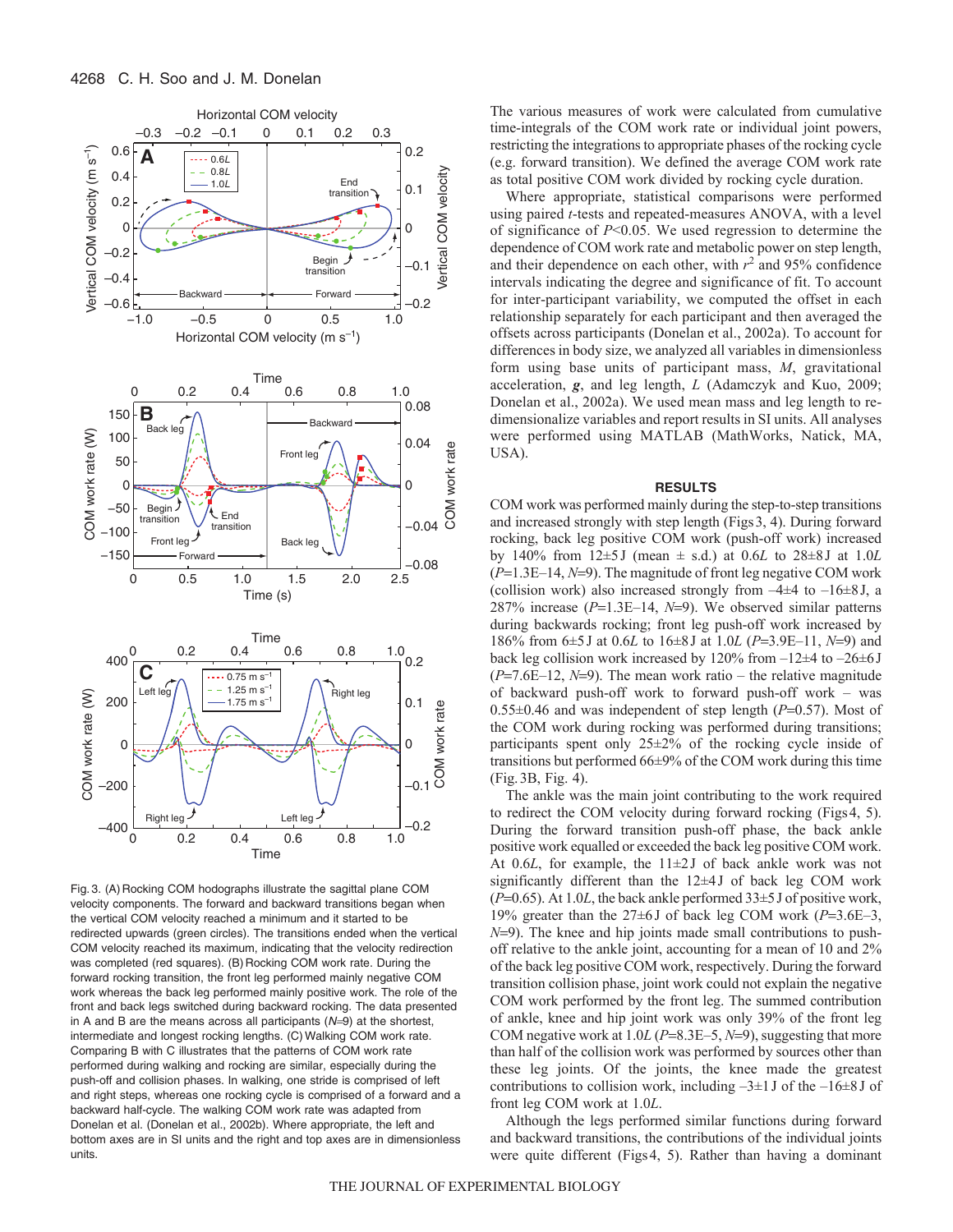

work at different step lengths during the forward (A) and backward (B) rocking half-cycles. White bars illustrate the total positive and negative COM work performed by both legs over the full halfcycle. Black bars show the positive COM work performed by the trailing leg during the transition (push-off work) and the negative COM work performed by the leading leg during the transition (collision work). The adjacent coloured bars illustrate the contribution of the trailing and leading leg individual joints to the push-off and collision work with blue, green and red bars illustrating hip, knee and ankle work, respectively. In some cases, the contribution from the hip is too small to be seen clearly. Error bars are ±s.d.  $(N=9)$ . For clarity, we have shown the error bars for the summed positive and negative joint work rather than for each joint individually. The left axes are in SI units and the right and bottom axes are in dimensionless units.

contribution from the ankle joint, the ankle, knee and hip contributed nearly equal amounts of work during backward push-off. Of the 16±8J of COM work attributed to front leg push-off, the ankle performed 26%, the knee performed 16% and the hip performed 16% at 1.0*L*. Averaged across the measured step lengths, 45% of the front leg COM work was performed by sources other than these leg joints. Whereas the front ankle joint played a small roll during the forward transition, the back ankle was responsible for most of the negative work performed during the backward transition. Of the  $-26\pm6$  J of COM work attributed to the back leg, the ankle performed 73% at 1.0*L*, with much smaller contributions from the knee and hip (5 and 1%, respectively). Averaged across the measured step lengths, 19% of the back leg COM work was performed by sources other than these back leg joints.

The average COM work rate increased strongly with step length and exacted a proportional metabolic cost (Fig.6). The average COM work rate increased from 0.15±0.03Wkg–1 at 0.6*L* to  $0.33\pm0.05$  W kg<sup>-1</sup> at 1.0*L*, equating to a 126% increase in work rate over a 67% increase in step length ( $P=9.9E-15$ ,  $N=9$ ). The best-fit power-law relationship between step length and average COM work rate had an exponent of  $1.9\pm 1.4$  ( $R^2$ =0.95). Similar to average COM work rate, metabolic cost increased by 101% over the lengths tested – from  $1.80 \pm 0.24 \,\text{W}\,\text{kg}^{-1}$  at  $0.6L$  to  $3.62 \pm 0.55 \,\text{W}\,\text{kg}^{-1}$  at  $1.0L$  $(P=3.7E-15, N=9)$ . A power-law equation with the same exponent as for average COM work rate (1.9) also described well the dependence of metabolic cost on step length  $(R<sup>2</sup>=0.92)$ . There was a strong positive correlation between metabolic cost and average COM work rate  $(R^2=0.92;$  Fig. 6C). The dimensionless slope of the best-fit line, 0.09±0.01, is a measure of the efficiency of transition work in rocking.

## **DISCUSSION**

Rocking appears to isolate the mechanics of step-to-step transitions. Although rocking eliminated the need to swing the legs and progress forward, the COM work-rate patterns exhibited during the transitions of rocking and walking are similar (Fig.3B,C). As predicted by a physics-based model (Figs1, 2), the trailing leg performed positive push-off work while the leading leg performed negative collision work during both forward and backward transitions, work was performed mainly during the transition periods and the COM work rate increased strongly with step length (Fig.3B and Fig. 4). We also found that increases in average COM work rate in rocking exacted a proportional metabolic cost (Fig.6). These characteristics of rocking transitions match those observed during walking (Donelan et al., 2002a; Donelan et al., 2002b).



Fig. 5. (A) A comparison of the sum of the individual joint powers (black lines) with the COM work rate (grey lines) illustrates that some of the COM work is performed by sources other than the leg joints, particularly during the forward transition collision phase. The hip (B) and knee (C) joint powers are modest when compared to the contributions from the ankle joints (D). The sagittal plane joint power data are the average across all participants ( $N=9$ ) for a full rocking cycle at the longest step length (1.0L). The back and front legs are represented by solid and dashed lines, respectively. The horizontal grey lines indicate zero power, with positive and negative power above and below the line, respectively. The left and bottom scale bars are in SI units and the right scale bar is in dimensionless units. These scale bars apply to all data.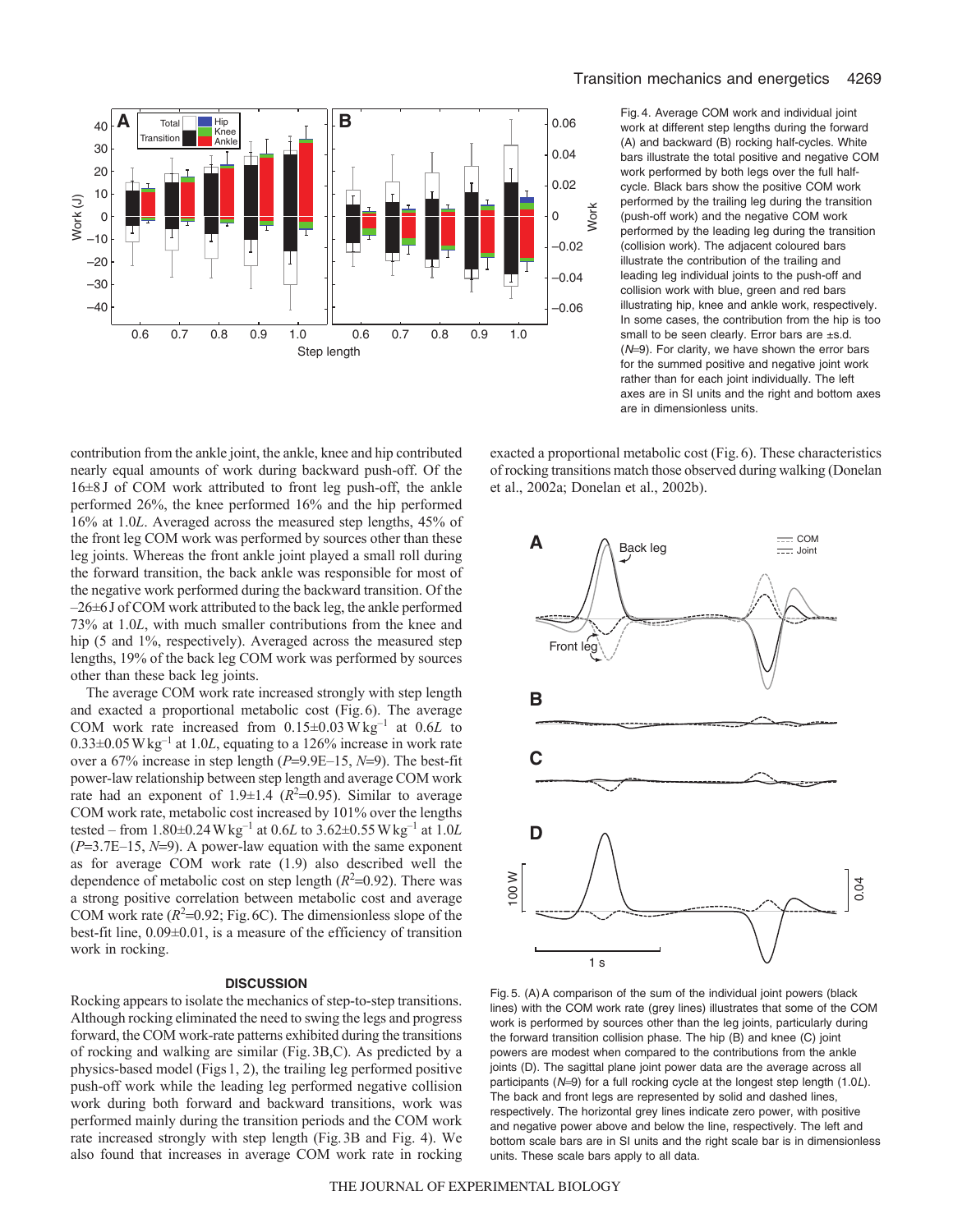

Fig. 6. (A) Average COM work rate increased strongly with step length ( $\beta$ . The dimensionless coefficients for the best-fit power-law relationship illustrated were c=0.009±0.001 and d=0.002±0.001. (B) Metabolic power also increased strongly with step length. A power-law equation with the same exponent as for average COM work rate also described well the dependence of metabolic cost on step length, but with dimensionless coefficients of  $c=0.09\pm0.01$  and  $d=0.04\pm0.01$ . In A and B, the illustrated data points are means  $\pm$  s.d. (N=9). (C) There was a strong positive correlation between metabolic cost and average COM work rate. Each colour represents a single participant and all step lengths from all participants are included. Where appropriate, the left and bottom axes are in SI units and the right and top axes are in dimensionless units.

Although rocking appears to capture the essential characteristics of walking transitions, there are fundamental differences between the two tasks. First, the COM in rocking does not continuously progress forward as in walking, but reverses directions twice for each rocking cycle. As a result, the COM velocity at the beginning of each transition is lower in rocking than walking when comparing the two at the same step length and frequency, thus requiring less work to redirect the COM velocity (Fig.3B,C). Second, our estimate of the efficiency of step-to-step transition work  $(9\pm1\%)$  is likely lower than that actually used during walking. It is reasonable to assume that backward transitions are considerably less practiced than forward transitions and poor coordination may have contributed to the relatively low measured efficiency. Another likely contributor to the low measured efficiency is a metabolic cost for supporting the gravitational torque of the leg that was off the ground during single-support phases. Previous estimates of transition work efficiency have ranged from 10 to 25% (Donelan et al., 2002a).

Emphasizing the importance of coordinating the COM velocity redirection, the front and back legs used different patterns of joint work to accomplish similar overall leg function during forward and backward transitions. It appears possible to rock with leg functions that differ greatly. When the work ratio is zero in our rocking model, only the forward transition trailing leg performs push-off work (Fig.2B). This is not the optimal coordination – total work is minimized when positive work is shared equally between forward and backward transitions (Fig.2D) (Kuo, 2002; Ruina et al., 2005). Correspondingly, our participants performed positive push-off work during each transition, irrespective of transition direction. This similar leg function was accomplished with a dominant contribution from the back ankle joint during the forward push-off but nearly equal contributions from the front leg ankle, knee and hip during the backward push-off (Figs4, 5). Although overall coordination of leg function was similar, our participants performed significantly more positive work during forward transitions than during backward transitions (Figs3, 4). The penalty for the preferred work ratio, 0.55, is likely not severe; this work ratio increased total work by 17%

over the optimal coordination in our rocking model. We suspect that participants preferred this manner of rocking because the forward-pointing foot allows the ankle to push off effectively during the forward transition, but little ankle joint displacement is available for pushing off when moving backward. Although the knee joint could perform backward push-off work, it would necessitate that participants keep their knee bent during the previous inverted pendulum phase – an energetically expensive strategy (Gordon et al., 2009; Ortega and Farley, 2005). In addition to performing work to straighten the leg, participants needed to actuate the rocking motion outside of the transitions in order to meet the experimental requirement of equal forward and backward half-cycle durations while preferring unequal division of work between forward and backward transitions (Fig.2C). This equal timing appeared to be accomplished by the front leg ankle extensors. The ankle performed negative work followed by positive work during front leg singlesupport phases in a manner similar to the function of the linear spring in our physics-based model (Fig.5).

The major contributors to push-off and collision work during forward transitions appear to be the ankle joint and soft tissue, respectively. Positive work by the trailing leg ankle met or exceeded the trailing leg push-off work and accounted for nearly all the joint work performed during this phase (Figs4, 5). This is consistent with the literature that regards the ankle joint as the major contributor to push-off during walking (Sawicki et al., 2009; Winter, 1983). The extra joint work may act to move the body parts relative to the COM, it may do work against other tissues located elsewhere in the body or it may be an artefact of the assumptions required in a twodimensional inverse dynamics analysis. Interestingly, most of the negative work performed by the leading leg during the transition cannot be attributed to the joints of the leading leg (Fig.4). Although it is possible that muscles crossing unmodeled joints performed some of the missing work, we suspect that most of it is performed by soft tissue in the legs and torso (Gruber et al., 1998; Pain and Challis, 2006; Zatsiorsky and Prilutsky, 1987). Similarly, Zelik and Kuo found that soft tissue plays a major role in redirecting the COM